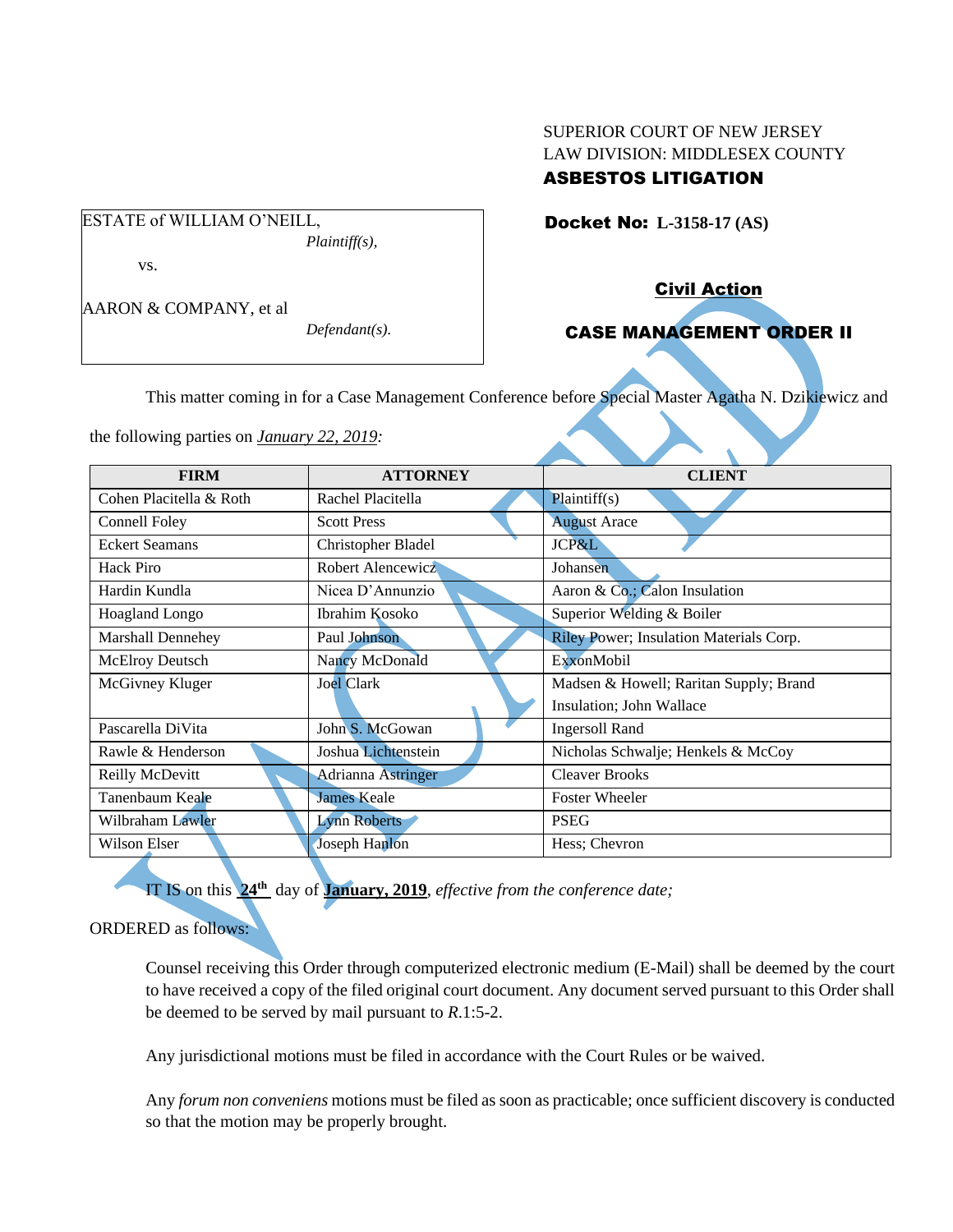### **DISCOVERY**

| March 15, 2019  | Plaintiff shall serve answers to standard interrogatories.                                                                                                                                                  |
|-----------------|-------------------------------------------------------------------------------------------------------------------------------------------------------------------------------------------------------------|
| March 15, 2019  | Plaintiff shall serve answers to wrongful death interrogatories by this date.                                                                                                                               |
| April 5, 2019   | Defendants shall serve answers to standard interrogatories by this date.                                                                                                                                    |
| April 26, 2019  | Plaintiff shall propound supplemental interrogatories and document requests by this date.                                                                                                                   |
| May 31, 2019    | Defendants shall serve answers to supplemental interrogatories and document requests by this<br>date.                                                                                                       |
| April 26, 2019  | Defendants shall propound supplemental interrogatories and document requests by this date.                                                                                                                  |
| May 31, 2019    | Plaintiff shall serve answers to supplemental interrogatories and document requests by this<br>date.                                                                                                        |
| July 12, 2019   | Fact discovery, including depositions, shall be completed by this date. Plaintiff's counsel shall<br>contact the Special Master within one week of this deadline if all fact discovery is not<br>completed. |
| August 30, 2019 | Depositions of corporate representatives shall be completed by this date.                                                                                                                                   |

### **EARLY SETTLEMENT**

| <b>EARLY SETTLEMENT</b>      |                 |                                                                                        |  |
|------------------------------|-----------------|----------------------------------------------------------------------------------------|--|
| September 27, 2019           |                 | Settlement demands shall be served on all counsel and the Special Master by this date. |  |
| <b>MEDICAL EXPERT REPORT</b> |                 |                                                                                        |  |
| $\mathbf{X}$<br>15.010       | $T1 \cdot T201$ |                                                                                        |  |

## **MEDICAL EXPERT REPORT**

| March 15, 2019    | Plaintiff shall serve executed medical authorizations (along with answers to interrogatories)     |
|-------------------|---------------------------------------------------------------------------------------------------|
|                   | by this date.                                                                                     |
|                   |                                                                                                   |
| March 15, 2019    | Plaintiff shall serve a diagnostic medical report and any medical records in plaintiff's          |
|                   | possession by this date.                                                                          |
|                   |                                                                                                   |
| July 15, 2019     | Plaintiff shall serve medical expert reports by this date.                                        |
|                   |                                                                                                   |
| December 13, 2019 | Defendants shall identify its medical experts and serve medical reports, if any, by this date. In |
|                   | addition, defendants shall notify plaintiff's counsel (as well as all counsel of record) of a     |
|                   | joinder in an expert medical defense by this date.                                                |
|                   |                                                                                                   |

## **LIABILITY EXPERT REPORTS**

September 30, 2019 Plaintiff shall identify its liability experts and serve liability expert reports by this date or waive any opportunity to rely on liability expert testimony.

## December 13, 2019 Defendants shall identify its liability experts and serve liability expert reports, if any, by this date or waive any opportunity to rely on liability expert testimony.

 $\_$  , and the set of the set of the set of the set of the set of the set of the set of the set of the set of the set of the set of the set of the set of the set of the set of the set of the set of the set of the set of th